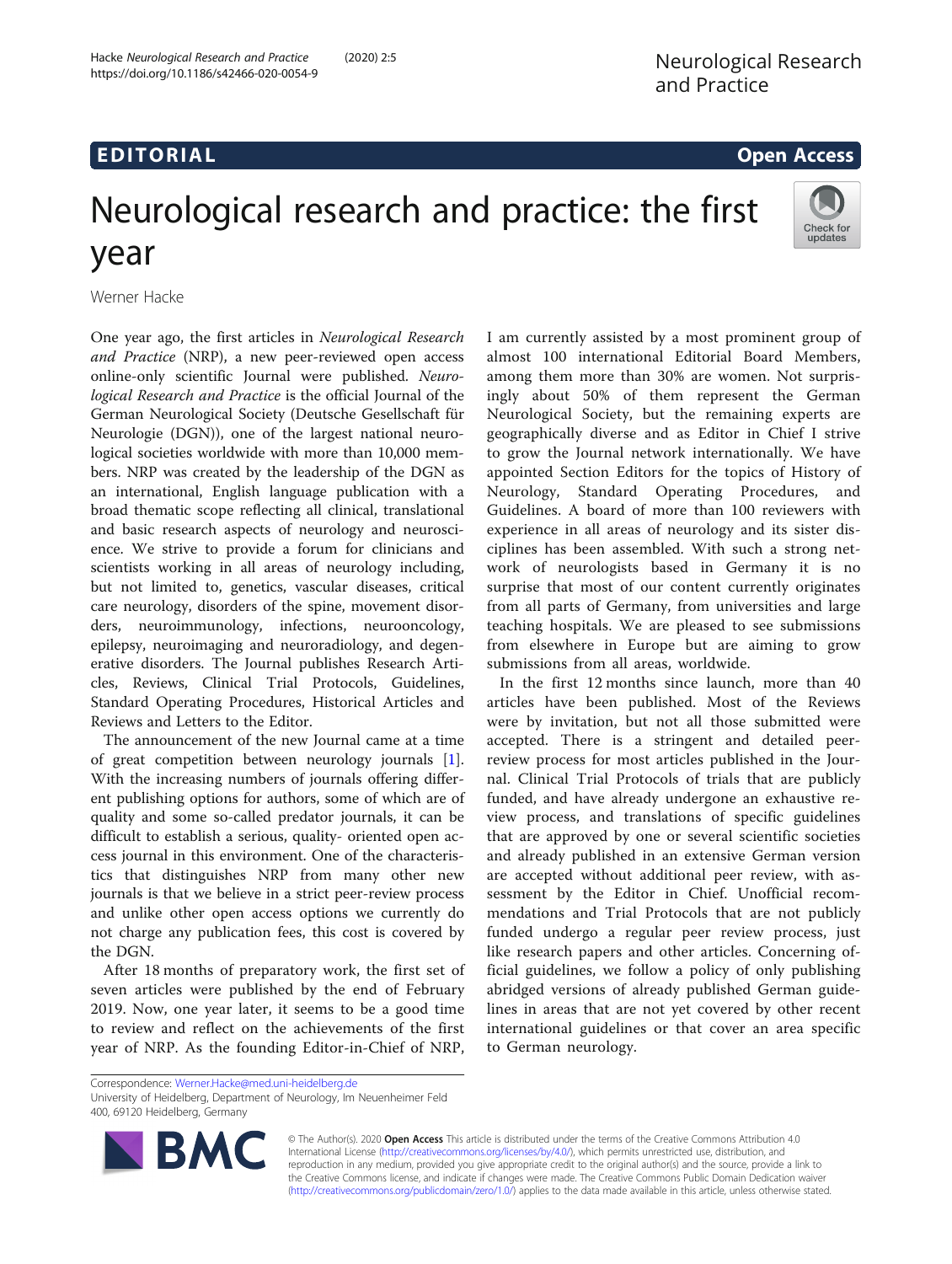# Table 1 Articles with highest access rates and citations

| Article (Author, title)                                                                                                          | Reference                                                                                  | Type                                   | Article<br>accesses <sup>a</sup> | Citations/<br>Altimetric<br>Scoreb |
|----------------------------------------------------------------------------------------------------------------------------------|--------------------------------------------------------------------------------------------|----------------------------------------|----------------------------------|------------------------------------|
| Sembill et al Resumption of oral<br>anticoagulation after spontaneous<br>intracerebral hemorrhage                                | Neurol, Res. Pract.<br>$1, 12$ (2019) [6]<br>doi:https://doi.org/10.1186/s42466-019-0018-0 | Review                                 | 3133                             |                                    |
| Mokli et al Computer-aided imaging<br>analysis in acute ischemic<br>stroke - background and<br>clinical applications             | Neurol. Res. Pract. 1, 23 (2019) [11]<br>doi:https://doi.org/10.1186/s42466-019-0028-y     | Review                                 | 2661                             |                                    |
| Linker and Chan Navigating choice<br>in multiple sclerosis management                                                            | Neurol. Res. Pract. 1, 5 (2019) [3]<br>doi:https://doi.org/10.1186/s42466-019-0005-5       | Review                                 | 2242                             |                                    |
| Dziewas et al Safety and clinical<br>impact of FEES - results of the<br><b>FEES-registry</b>                                     | Neurol. Res. Pract. 1, 16 (2019) [5]<br>doi:https://doi.org/10.1186/s42466-019-0021-5      | Research Article                       | 2242                             | 5/75                               |
| Göttle et al An unmet clinical need:<br>roads to remyelination in MS                                                             | Neurol. Res. Pract. 1, 21 (2019)<br>doi:https://doi.org/10.1186/s42466-019-0026-0          | Review                                 | 1818                             |                                    |
| Weber et al Distribution and evolution<br>of acute interventional<br>ischemic stroke treatment in Germany<br>from 2010 to 2016   | Neurol. Res. Pract. 1, 4 (2019) [4]<br>doi:https://doi.org/10.1186/s42466-019-0010-8       | Research Article                       | 1642                             | 5/27                               |
| Ganti et al GCS 15: when mild<br>TBI isn't so mild                                                                               | Neurol. Res. Pract. 1, 6 (2019) [8]<br>doi:https://doi.org/10.1186/s42466-018-0001-1       | Research Article                       | 1310                             |                                    |
| Bösel First-ever epileptic seizure<br>in adult patients                                                                          | Neurol. Res. Pract. 1, 3 (2019) [9]<br>doi:https://doi.org/10.1186/s42466-019-0006-4       | <b>Standard Operating</b><br>Procedure | 1256                             |                                    |
| Ayzenberg et al General principles<br>and escalation options of immunotherapy<br>in autoantibody-associated disorders of the CNS | Neurol. Res. Pract. 1, 32 (2019) [10]<br>doi:https://doi.org/10.1186/s42466-019-0037-x     | Review                                 | 1240                             |                                    |
| Diener et al Cryptogenic stroke and<br>patent foramen ovale                                                                      | Neurol. Res. Pract. 1, 1 (2019) [2]<br>doi:https://doi.org/10.1186/s42466-019-0008-2       | Guideline                              | 844                              |                                    |

<sup>a</sup>Article accesses counted as indicated on Neurological Research and Practice on 15 January 2020

<sup>b</sup>Citations and Altmetric Scores as indicated on Neurological Research and Practice on 15 January 2020

Some of the manuscripts published have already been cited and several of the papers have already been downloaded more than 1000 times, which is an achievement for a new journal. At the time of writing this, among the 10 most accessed articles were 5 Reviews, 3 Research Articles, 1 Guideline and 1 Standard Operating Procedure  $[2-11]$  $[2-11]$  $[2-11]$  $[2-11]$ . Most of them have been accessed more than 1000 times (Table 1). So, this is what has been achieved in the first 12 months; what are our plans for the next year?

Our publication pipeline is small but growing and we continue to invite Reviews on new developments and perspectives, and we welcome submissions of Research Articles. Several Clinical Trial Protocols are already announced, and we have lists of upcoming Standard Operating Procedures and Guidelines that will be published within the next 12 months.

The Editorial Board has been a great resource in assisting with launching and establishing NRP, and we continue to grow the Board. By the end of 2020, we will have the first rotation of our Editorial Board and in 2021, we plan to identify Section Editors for the key areas of neurology such as basic science, neuroimmunology, neurooncology, neurodegeneration and movement disorders, stroke, interventional neurology and critical care, pediatric neurology, cognitive neurology and functional imaging, and neuromuscular disorders.

As the Founding Editor of NRP I am very grateful for the overwhelming support by the leadership of the German Neurological Society represented by our current President Professor Christine Klein, Past President Professor Gereon Fink, Incoming President Christian Gerloff, the Secretary Professor Peter Berlit and the Chief administrative Officer Dr. Thomas Thiekötter, the publisher BMC and all my supporters in the Editorial Board, all the authors for submitting their articles and the group of reviewers for making such an important contribution. It is their work that makes the first year of NRP so successful.

Please continue to support us to make NRP a wellreceived and influential voice of German neurology publishing content with international relevance.

all the best

Werner Hacke